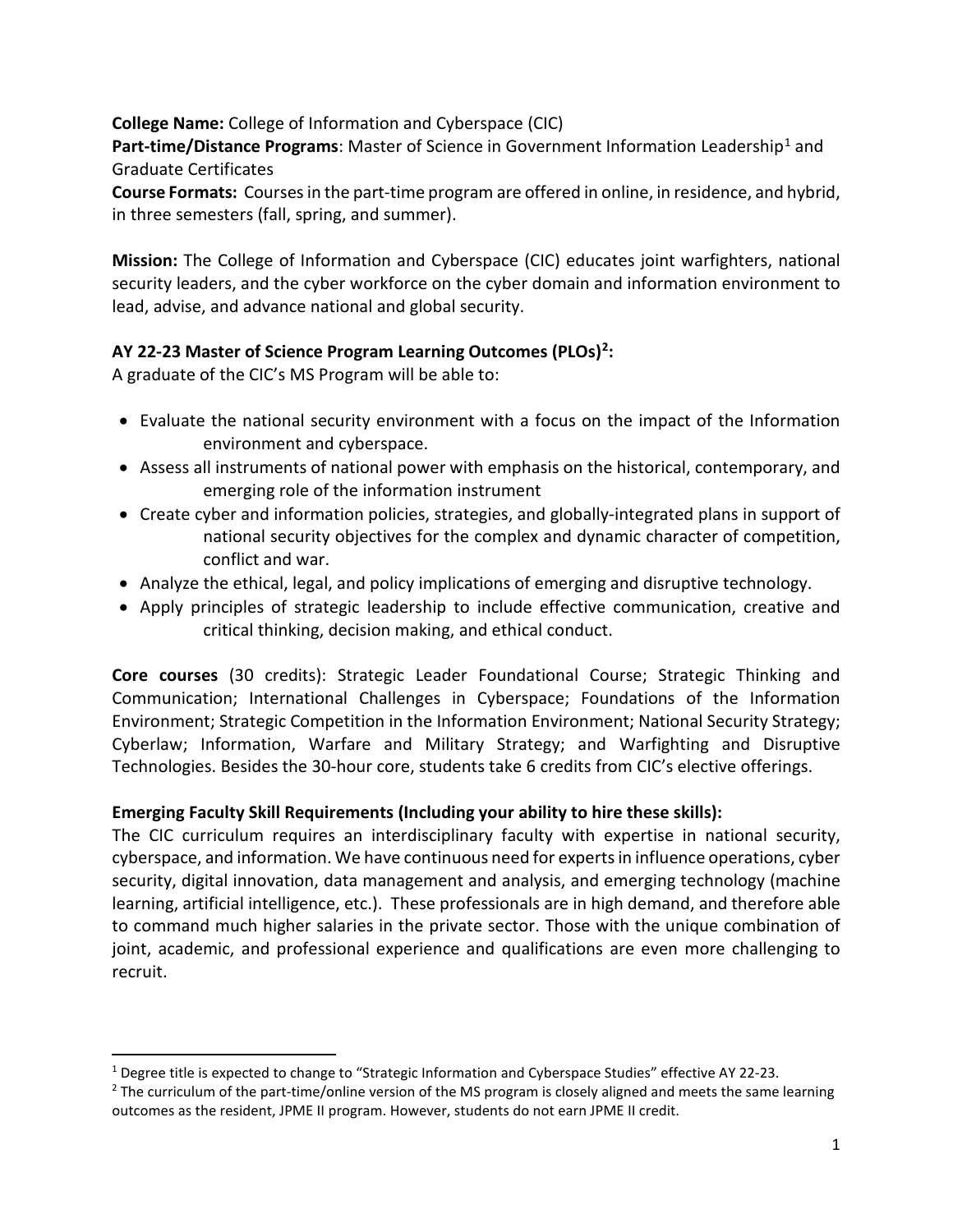**Graduate certificate programs in cyber and information areas:** The college offers six graduate certificates: Chief Data Officer, Chief Financial Officer, Chief Information Officer, Cyber Leadership, Chief Information Security Officer, and Information Technology Program Management.

**Continuing education or short courses in cyber and information areas:** CIC offers a 14-week Chief Information Officer Leadership Development Program and will offer a 14-week Cyber Leadership Development Program in AY22-23.

## **Graduate Certificates:**

Chief Data Officer Certificate (CDO): The CDO certificate provides graduate-level education for those involved in establishing, enabling, or running programs related to data strategies, data governance, data analytics, or data management across the Department of Defense and federal government. It provides a certificate which balances development of technical knowledge and skills fundamental for data analysis, as well as leader-oriented principles and techniques critical for data-empowered government organizations. The program is designed for students with diverse undergraduate backgrounds and work experience, enabling them to become strategic leaders skilled in building, developing and running data mature organizations and leveraging data as a strategic resource for national security.

Chief Financial Officer Leadership Certificate (CFO): Sponsored by the Under Secretary of Defense (Comptroller)/Chief Financial Officer and the Chief Financial Officer (CFO) Council, the CFO Academy was created in 2008 and is housed within National Defense University – College of Information and Cyberspace. As described in DoDI No. 1025.10, Chief Financial Officer Academy, dated June 22, 2018, the CFO Academy provides accredited graduate level education in the leadership of resource management that enables DOD's efficient and effective use of financial and other resources that supports the DOD mission. CFO Academy courses aligns with the financial management competencies specified in the DoD Financial Management Certification Program, which is managed by the Under Secretary of Defense (Comptroller)/Chief Financial Officer.

Chief Information Officer Certificate: The CIO program is the recognized leader in graduate education for Federal CIO leaders and agency personnel. It addresses the Clinger-Cohen Act and other relevant legislation mandates as well as standard practices for interpretation and implementation of these legislative actions. The CIO Certificate is organized around subject areas directly related to CIO competencies identified by the Federal CIO Council.

Cyber Leadership Certificate: The Cyber Leadership (Cyber-L) program focuses on developing the skills and desired leadership attributes necessary to be an effective strategic leader in the cyberspace domain. The program achieves this through a rigorous curriculum that enhances the understanding of all aspects of cyberspace and how to best integrate cyberspace with the other elements of national power to achieve the nation's strategic objective.